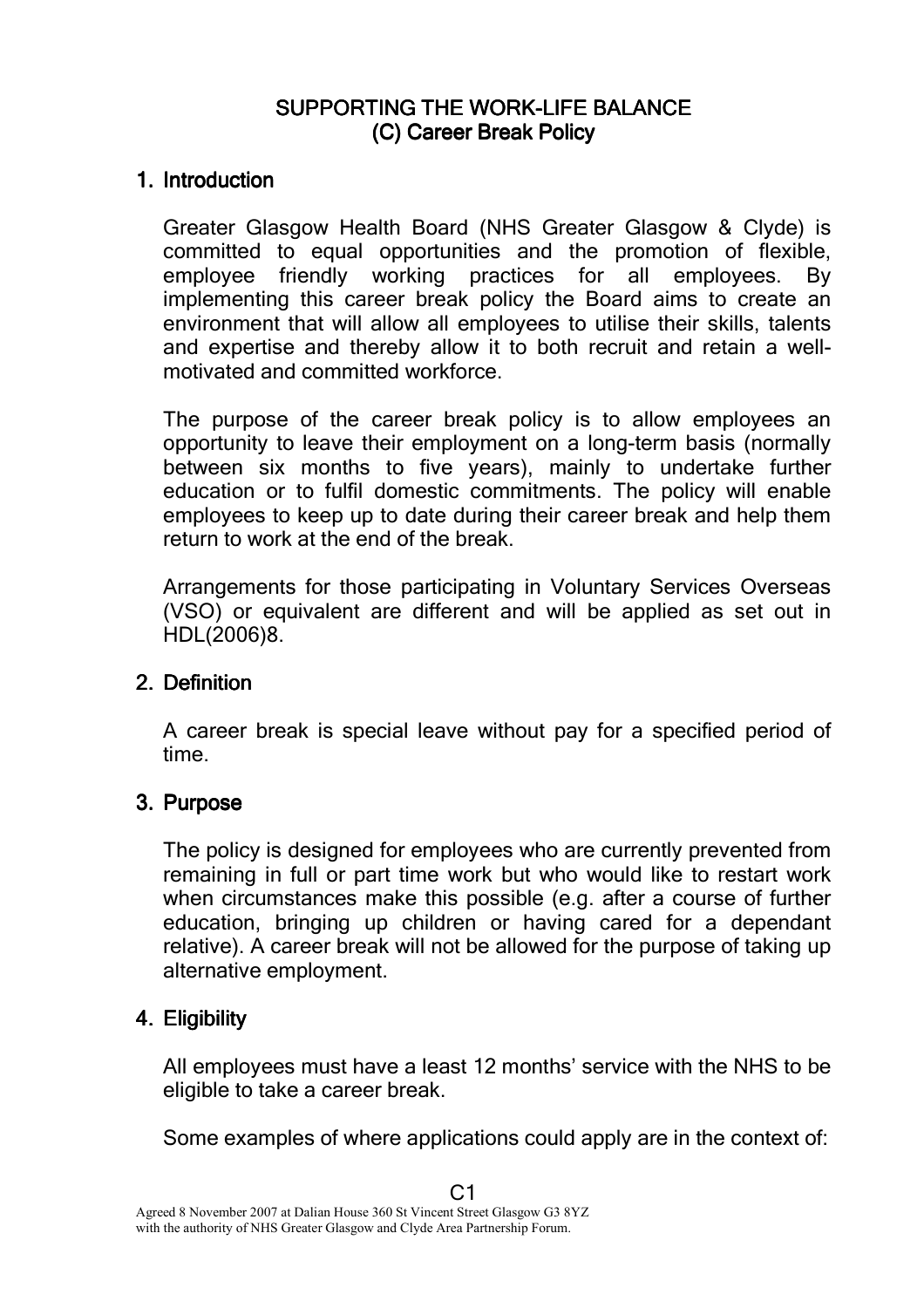- caring for a dependant relative;
- continuing childcare following a period of maternity leave; or
- undergoing further education and training of benefit to the Service.

Each application will be considered on the merits of the individual case nd, where possible, a decision made within 2 weeks following receipt of an application. Full details should be provided in writing to the employee if an application has been rejected or delayed, clearly explaining the reasons for doing so.

# 5. Duration of Career Break

The maximum period for a career break is five years. An employee may, however, make a number of breaks throughout their employment with the Board provided that the total periods of absence do not exceed five years. A new application must be made for each break requested.

# 6. Application Procedure

- Employees who wish to apply for the Scheme shall discuss the matter initially with their line manager.
- Applications should then be made in writing. Applications should be made at least three months before starting the proposed break, although in exceptional circumstances management may waive this.
- If approved, the employee shall be issued with appropriate documentation by Human Resources that requires an agreement to abide by the terms and conditions of the career break.
- Managers will be reminded by Human Resources at the end of each financial year of their need to ensure that staff on career breaks have complied with the minimum two weeks' work requirement.
- All documentation in relation to the policy is available from Human Resources.

# 7. Employee Commitment

7.1 Employees are expected to fulfil the following requirements while on a career break. The purpose of this is to maintain their skills; knowledge and expertise to enable a smooth transition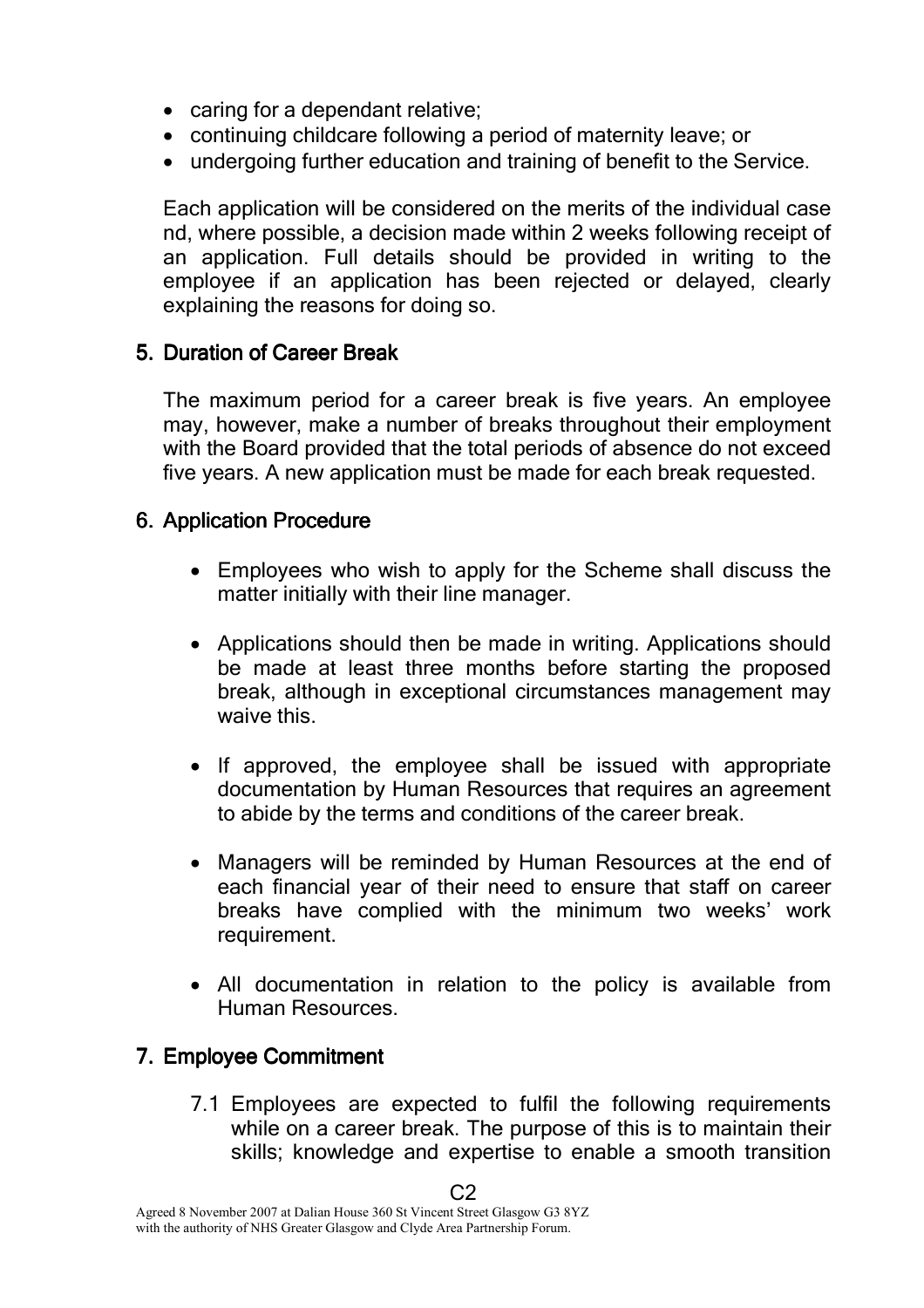back to work. In particular s/he is required to: make themselves available to undertake a minimum of two weeks' paid employment per annum, as agreed with their Head of Department.

This may include:

- attending any seminars or meetings to which they are invited by the Board;
- maintaining professional membership or state registration (e.g Nursing & Midwifery Council) where this is required for employment purposes
- keeping knowledge updated by reading relevant professional journals and attending professional meetings, journal clubs etc; and
- attending a minimum number of training sessions, as agreed with the Head of Department to update and refresh their knowledge and skills.
- 7.2 Employees who participate in the scheme will be obliged to advise their manager of any changes in circumstances, such as home address.
- 7.3 If the career break lasts for more than one year, employees must notify their manager of their intention to continue the break at least three months prior to the end of each year.

# 8. Management Commitment

- 8.1 The Board is committed to ensuring that, as far as is reasonably practicable, employees on a career break shall be offered priority consideration for any post at the same grade and undertaking the same type of work as that undertaken prior to the career break. Employees will be entitled to refuse up to three offers after which the organisation is under no obligation to make any further off
- 8.2 The Board will guarantee to provide career break participants with at least two weeks' paid employment per year (pro rata for shorter breaks) in order to keep abreast with changes and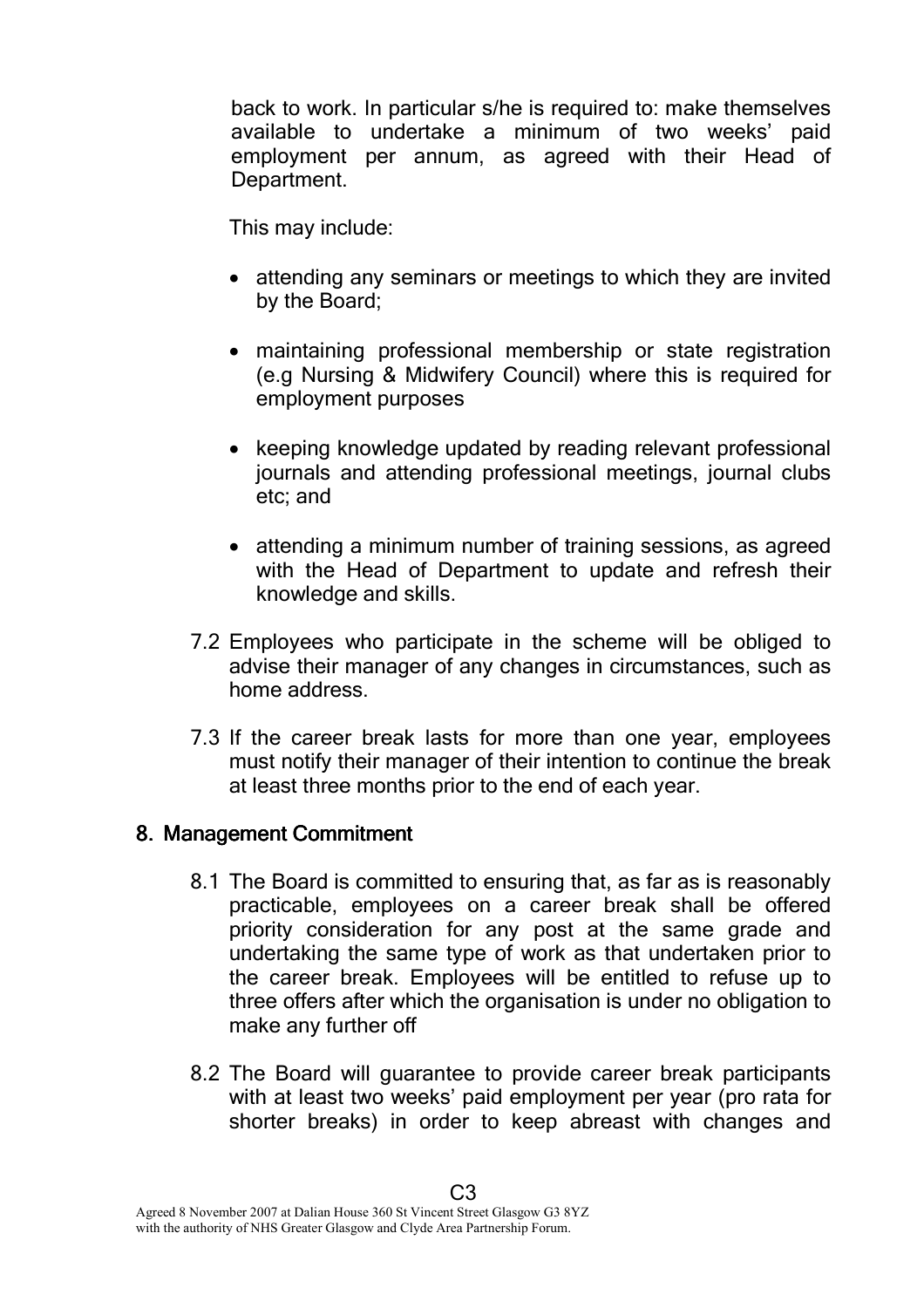developments in the service. This may include training courses and professional updating.

8.3 A monthly information pack will be made available to staff on a career break advising of any relevant changes in service conditions, etc.

## 9. Return to Work

- 9.1 While no guarantee of a return to a particular post can be given, every effort will be made to place individuals in posts of similar grade and responsibility to that held prior to the break, and will take into account the employee's experience, achievements and qualifications.
- 9.2 Three months' notice of an intention to return to work must be given to the line manager concerned. During this period Human Resources will send copies of the internal vacancies bulletin to participants in the scheme.
- 9.3 If, before starting a career break, an employee works in a part time/job share arrangement every effort will be made to allow the employee to return on that basis. However, there is no guarantee that this will always be possible.
- 9.4 To ease the transition back to work the employee may be allowed to return to work on a part-time basis for up to three months before returning to full duties. This must be discussed and agreed with the manager at the time of notifying the employee's wish to return to work.

## 10. Terms and Conditions of Service

- 10.1 General Conditions
	- 10.1.1 A period of absence on a career break shall not be regarded as a break in service for NHS continuous service purposes, although the break will not itself count as reckonable service. For the purposes of the Employment Rights Act 1996 (as amended) the period of absence will not be regarded as continuous service.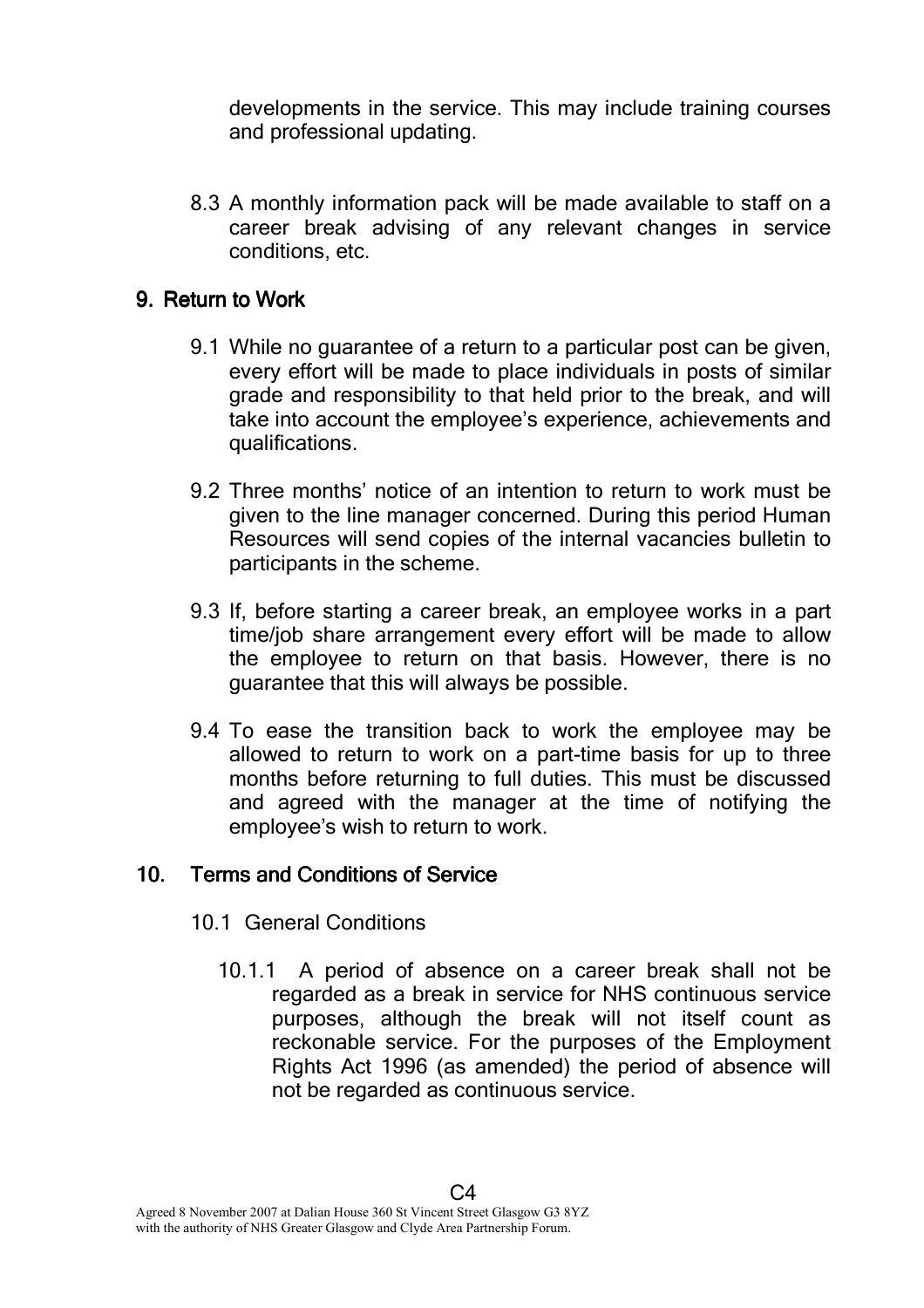- 10.1.2 As an employee has continuous employment whilst on a career break, any entitlements accrued prior to the break will not be lost.
- 10.2 Superannuation
	- 10.2.1 Maintenance of superannuation contributions while on a career break is only possible for employees who are taking a break of one year, or less. As the career break constitutes continuous service, superannuation contributions will be maintained for those on a Career Break of less than one year.
	- 10.2.2 For those employees who take a career break of longer than one year, superannuation contributions will only be deducted in respect of the two weeks per annum (or prorated period) that they undertake paid work for the organisation. This will ensure that they remain members of the superannuation scheme during the course of their career break and will be eligible for benefits.
	- 10.2.3 When an employee returns to work following a career break, their superannuation contributions for the unpaid period will be deducted from subsequent pay over a corresponding period. Any tax rebate to which the employee is entitled as a result of their career break may be used to offset superannuation arrears.

#### 10.3 Lease Cars

An employee who is provided with a lease car will be required to return the car to the Car Leasing Section for the period of their career break if it has a scheduled duration of over 12 months.

However, as the full leasing cost of the vehicle will be borne by the employee if it is retained during a career break, they are advised to discuss the matter with a member of the Car Leasing Team prior to embarking upon such a break.

In the event of a lease vehicle being returned, a termination fee may apply.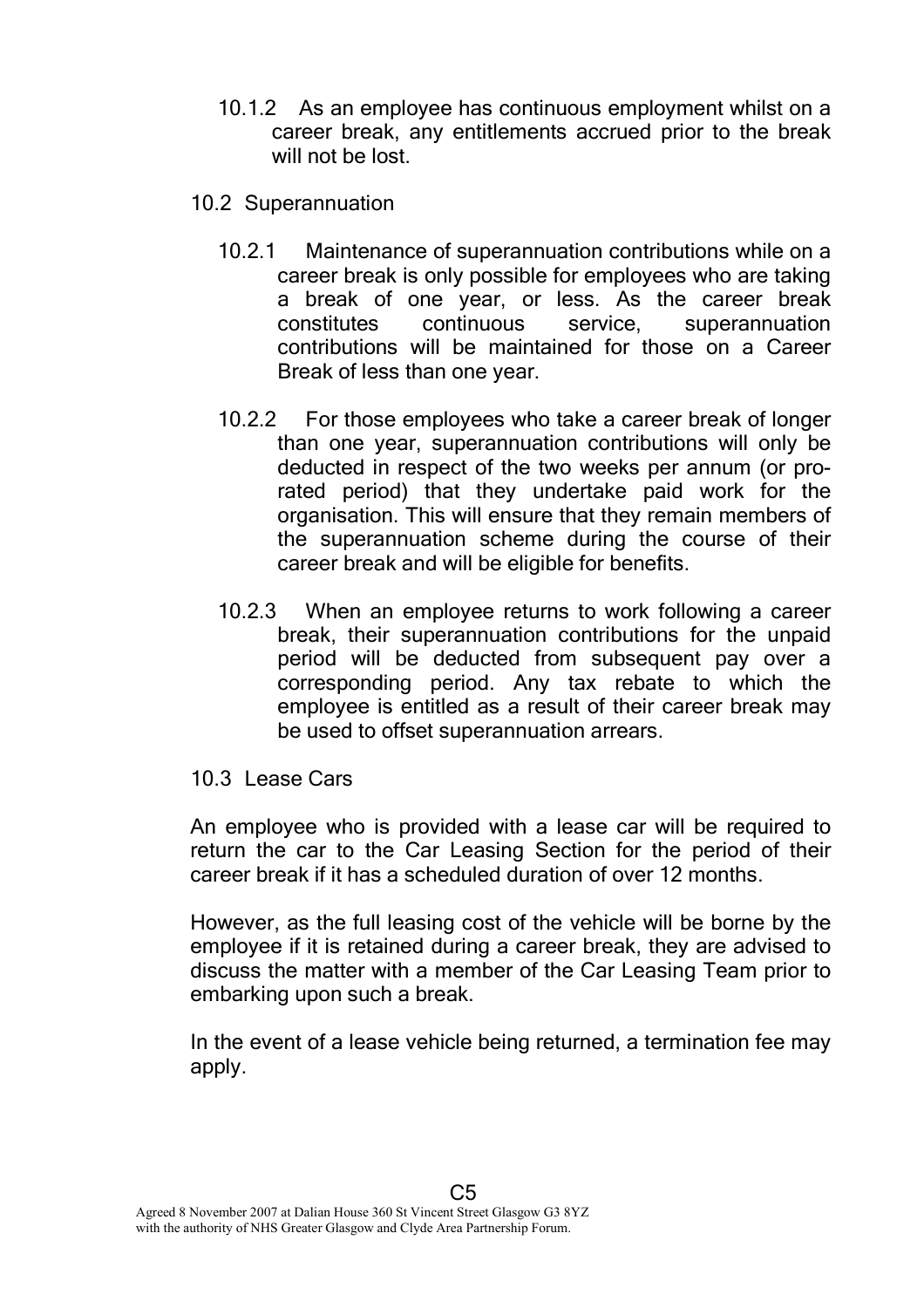### 10.4 Organisational Change

The Organisational Change policy will apply equally to employees on Career Break and, consequently, where redeployment attempts are unsuccessful normal redundancy procedures will apply. Redundancy payments will be calculated in accordance with NHS Terms and Conditions.

### 10.5 Sick Leave

Employees on a career break are not entitled to receive sick pay except during the two weeks of paid employment that they are required to undertake each year.

### 10.6 Annual Leave

Employees on a career break will only accrue annual leave for any paid employment carried out for the Board during their career break (as described at 7.1).

### 10.7 Maternity

A member of staff who discovers that she is pregnant during the course of a Career Break should seek advice from Payroll Department at the earliest opportunity to ensure that she receives appropriate maternity benefits.

## 11. Monitoring, Review and Evaluation

The application of this Policy will be monitored jointly by the Director of Human Resources and the Area Partnership Forum to ensure equitable treatment of all employees.

The Board is required by Law and under the European Union Employment regulations, to gather monitoring information relating to ethnicity, religion and faith, sexual orientation, age, disability and gender for all aspects of employee relations.

You may be asked for information relating to the above in connection with this policy.

You do not have to give the monitoring information if you do not wish to. However, for some of the above diversity strands it is a legal requirement that we ask you for it, and good practice to ask for monitoring information for all diversity strands.